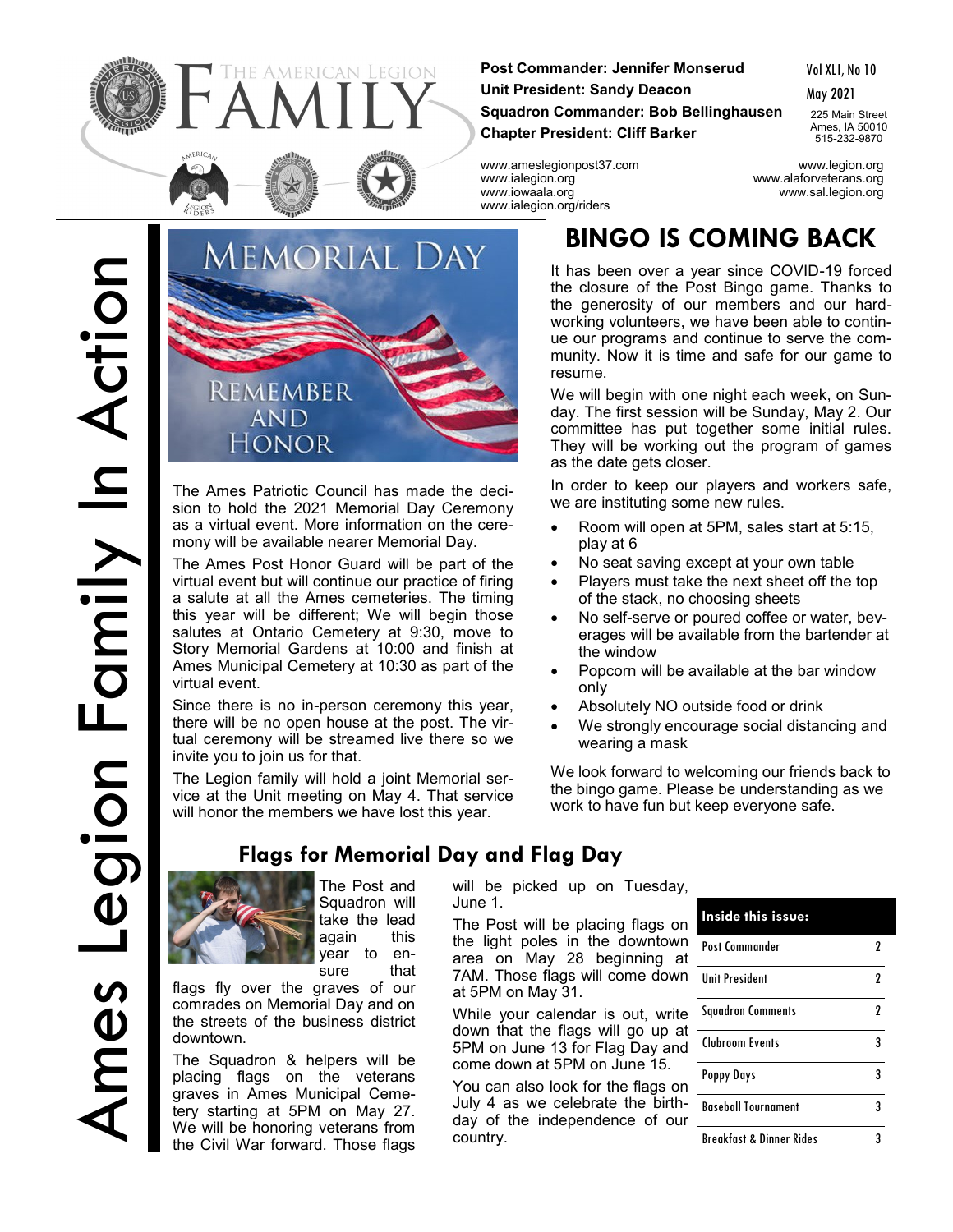### **Post Commander Jennifer's Comments**

### Hello!

I am happy to announce the return of BINGO! As you have seen elsewhere in this newsletter, we have adjusted the rules due to the pandemic but we are excited to bring back this event weekly for now! All the rules and information will be posted on our Facebook page and website if you need a quick reminder!

Memorial Day ceremonies this year will be virtual, those are planned by the Ames Patriotic Council. We will still be performing salutes at the Ames Municipal Cemetery, Story Memorial, and Ontario. Times will be announced on our Facebook page. Please join us at one or all the cemeteries!

We have formed our Nominating Committee and are actively looking for those that want to participate in the running and planning of the post. We have a

May is the month we remember. We remember and celebrate the awesome women who gave us life on Mother's Day. We remember the sacrifices of our Veterans as we offer our beautiful red poppies on Poppy Day. We remember and celebrate the lives of all of our wonderful Veterans on Memorial Day. Take a few minutes, and remember…..

We will be conducting our annual **Ames Legion Family Memorial Service on May 4th at 6:30 pm.** Every one is invited to take a few minutes to remember and celebrate those members of The American Legion, American Legion Auxiliary and Sons of The American Legion who died this past year.

Squadron Members: It is again time to tell National what we have done between June 1, 2020 and May 31, S 2021 to help promote Q

- 1) Americanism
- 2) Children & Youth<br>3) Veterans Affairs
- 3) Veterans Affairs & Rehabilitation
- R 4) Veterans Employment & Educa-O tion
- 5) Internal Affairs (anything not  $N$ included in the first four).

Anything that you have done, both donations and time volunteered in the above categories, is what we need to know about. This information is reported through The American Legion to

position for everyone whether you are just starting out or a seasoned Legionnaire. Please come to the May or June meeting and let us know of your interest!

> Membership has been more difficult this year, even with that difficulty we are sitting at the same number as we were at the end of April last year. We currently have 35 members from last year that have not renewed this year, if you are one of those members and cannot afford your dues, please let us know! We can assist you in continuing your membership! We do not want to lose you! If you would like to gift a

membership to one of these veterans,

### **Unit President Sandy's Comments**

Thanks to all who turned in volunteer hours, dollars and miles driven for our Annual Report. The numbers were down some, but those that were reported are very important to our mission. Start keeping track now for next year. Just write on your calendar and bring to the meeting each month, or email to [amesunit37@gmail.com](mailto:amesunit37@gmail.com)

**Congratulations** to 6<sup>th</sup> District Junior President Sadie Breyfogle. Sadie conducted her District Junior Conference like a pro. So proud of our awesome young lady. Also proud of Sara Frank who stepped up to be Acting Secretary The future of our organization is in good hands.

**Congratulations** to Jamie Barker and

### **Squadron Comments**

U A D P  $\mathbf{o}$  $\overline{\mathsf{s}}$ Ť

 $214$  Congress. The numbers show what  $-195$  we have done and help justify the monies spent and the monies the VA requests.

> If you are a dual member (Legion and Sons), this information should be submitted to both the Squadron and the Post.

> Information can be dropped off at the Post (225 Main St.) or given to Squadron Adjutant Keven Brace. His telephone is 515-231-5861 or mail directly to him at 23530 566th Avenue, Ames, IA 50010.

Please have your submission to him by May 10, 2021. Thanks for all you do.

please call the post and leave a message!

I want to thank all our Adopt-A-Month donors, we can continue the programs of the American Legion because of your generosity. Many people have stepped up and donated time and/or money in the last year to help us survive the pandemic and the challenges it has brought! Ames truly has wonderful members and a wonderful veteran's community! Thank you all!!

I hope you are all starting to make more trips out and have stopped at the post for a drink or to pick up a Wednesday night meal. We enjoy seeing all the faces we have been missing over the last year! When you are ready, please stop by!

Take care and stay healthy!

Joyce Elliott on their election to  $6<sup>th</sup>$  District offices. Jamie will be the  $6<sup>th</sup>$  District Chaplain and Joyce will be the 6<sup>th</sup> District Treasurer.

Nominations are open for all offices in our Unit. If you  $\left| \mathbf{N} \right|$ are interested in an office or  $\perp$ committee appointment,  $\mathsf T$ please email



282

and I will get that information to the Nominating Committee.

Take care of yourselves, and be good to one another. Sandy

### **Post Reporting**

The Post is also collecting information on our member's and post's activities for submission on our Consolidated Post Report. That report will be combined with others to tell the story of our state and everything The American Legion does nationally.

You may have noticed two pages in every Legion magazine that talks about activities around the country. Those stories and numbers come from the reports each post submits.

If you do volunteer work anywhere, it counts on our report. If you make donations anywhere, that counts. Send that information to Adjutant Dave Rehbein at davidrehbein@msn.com.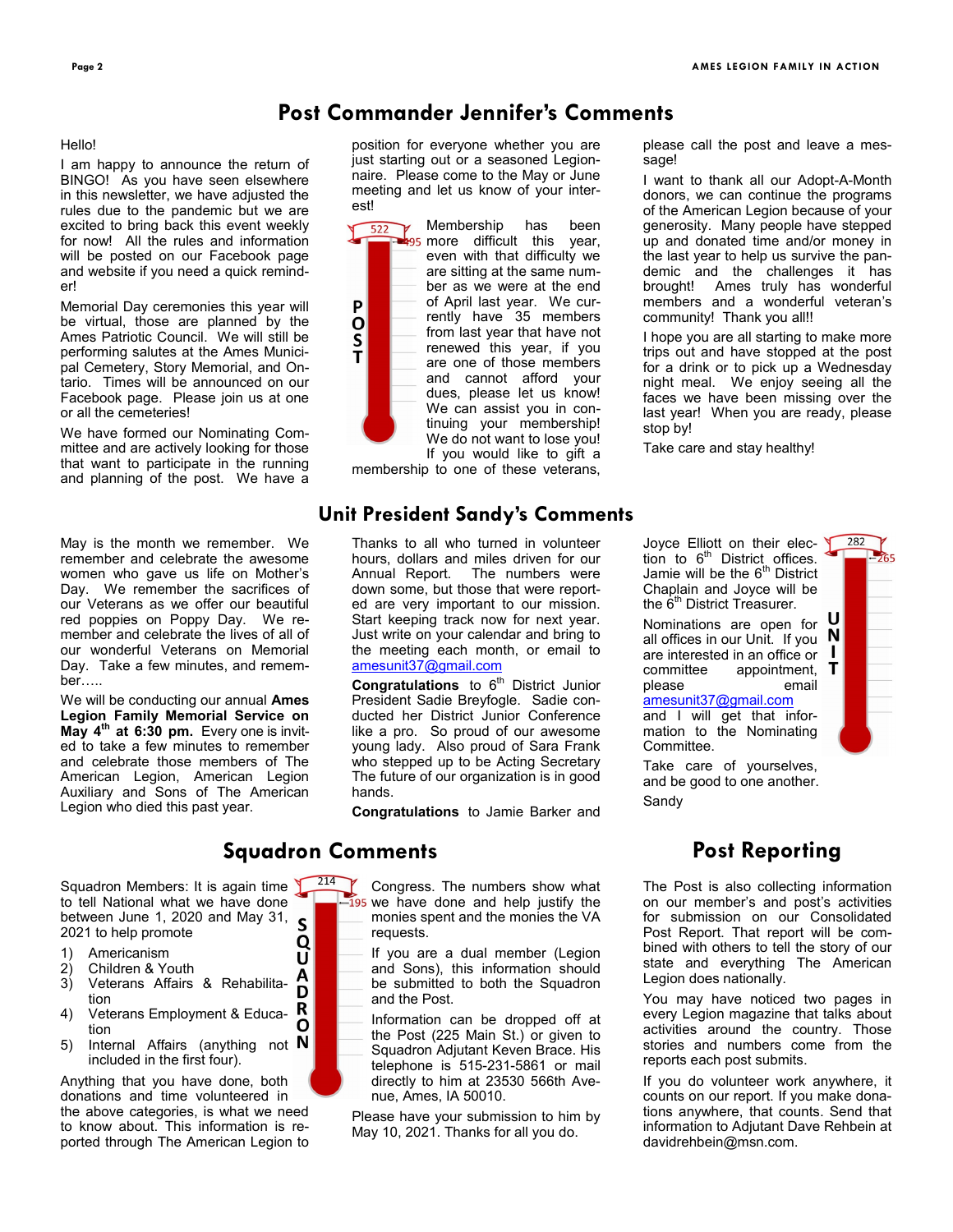### **Clubroom News**

Happy May! The weather is getting nicer and we are starting to see more faces around the clubroom. Things are not back to normal yet but there are a few things starting back up. I have heard from a lot of people that have gotten vaccinated and feel more comfortable getting out and about. We know some people are not ready for that yet so we will continue offering our curbside meals and any suppers we do will be offered as curbside. I can't thank everyone enough who has supported us with the curbside Wednesday's. They have kept us afloat. Thanks to all that order, donate money and volunteer to make these nights such a success.

**Friday, May 14 is Tenderloin Basket Night**. Come join us for this Iowa favorite. Get sandwich with all your favorite fixings and fries for just \$7. Tenderloins are served from 5-7pm.

Here are our Curbside Meals for May:

May 5-Steak Night

May 12-Chicken Fried Steak \$8

May 19-Lasagna \$7

May 26-Meatloaf \$7

Check our weekly emails and Facebook for full menu each week.





The American Legion Auxiliary will hold Poppy Days on Memorial Day weekend. The dates are Friday, May 28<sup>th</sup> and Saturday, May 29<sup>th</sup>. Volunteers will distribute poppies at various locations around Ames from 9:00 am until 5:00 pm on Friday, and from 9:00 am until 2:00 pm on Saturday. The distribution of poppies must be outside of the store



### **Ames Hosts Baseball Tournament**

On May 2, one of six baseball teams will host the trophy declaring them to be the Department Champions for 2021. That trophy will be hosted this year on the diamond at Ames High.

Post #37 is hosting the Department tournament this year. As the host, both of the teams we sponsor, Ames and Gilbert, will be entered in the tournament. They will compete against four other teams from around the state that qualified from one of the area tournaments.

The tournament schedule is not yet set but we know that three teams will play round-robin games on Saturday May 1



**Check out our awesome daily spe-**

ite toppings. Winesday Wednesday-try one of our many fine wines, whether you like a dry red or a sweet white or somewhere in between we have a wine for you. Just \$3 a glass!

Thursday's-Enjoy Dollar hotdogs, your choice of plain, Jalapeno or Cheddar sausage. Wash them down with \$2 Domestic bottles.



make our Curbside, Fish Fry and Tenderloin night's a great success!! We could not do them

Thanks to all that

without all the help. John Schomaker, Phil Harris, Lynn Sellmeyer, John Sellmeyer, Chris Duncan, Bill Donovan, Addison Donovan, Ken Woodley, Sandy Deacon, Paul Madsen, Megan McEnany, Maria McEnany, Julie Rinard, Tom Fowler, Russ and Vicki Belz.



– 6 feet away from the door. We need volunteers to help with this. Any donations received will be used to help veterans and their families. If you can help, please sign up at the Legion or contact Jan Schmidt, Chairman at 515- 290-5444. My email address is [jansch2929@gmail.com.](mailto:jansch2929@gmail.com) Thank you!



# at the Ames High and Gilbert

High diamonds.. The top teams from those games will play for the championship on Sunday May 2 on the Ames High diamond.

Hosting games on two diamonds means we will need extra volunteers. We will need people charging admission, recording pitch count, announcing the games and other duties. Please email Jennifer.monserud@gmail.com and we will be in touch.

Most of all, we need people to come enjoy some really good baseball. These players work hard, let's celebrate their accomplishments and root them on.

**CLUBROOM COUPON**

**Any Tuesday in May Present Coupon to get**

**2 drinks for the price of 1.**

**Cash Purchase Only**

### **Legion Riders**

### **Breakfast Rides**

The 3rd Saturday of the month. Leave from the Ames Theisen's parking lot, KSU at 8am.

May 15 - Ankeny Diner, 133 SE Delaware Ave. Ankeny, IA

June 19 - JA-MAR Drive in, 325 South 25th St. Ft. Dodge, IA

### **Dinner Rides**

The 2nd and 4th Sunday of the month,. Leave from the YSS parking lot behind the post, KSU at 430pm.

May 9 - Mother's Day, traditionally we have let the Mothers pick the destination.

May 23 - 30 Yd. Line, 806 Hwy 30 East, Grand Junction IA

### **Auction Update**

Thank you to everyone who made the Ames American Legion Family auction a success. We could not have achieved our goals without donations and workers. A big thank you to those who supported the auction by bidding and encouraging others to bid. The auction will benefit programs and activities of the Ames American Legion family and this would not be possible without YOU. Our children and youth, community, state and national organizations will be better for your participation. Once again, thank you, you're the best!

### **Nominations Needed**

The committee to assemble a slate of candidates for the offices of the Ames Post has been appointed. The committee is Stan Elliott—chairman, Doug MacCrea and Jay Sisco.

They are charged with identifying qualified, willing candidates for the various post offices and for the five positions on the Post Executive Committee. The 2020-2021 officers are listed at [Ames](https://ameslegionpost37.com/?fbclid=IwAR3juMp13Guqrlhc99Z1A8h5cXdBpPkRARui5jaqo8UhYTVqjX2PPu2I5sw)[legionpost37.com.](https://ameslegionpost37.com/?fbclid=IwAR3juMp13Guqrlhc99Z1A8h5cXdBpPkRARui5jaqo8UhYTVqjX2PPu2I5sw) Click on the Legion emblem for a list.

Chairman Stan can be reached at sdejae@gmail.com if you are interested.